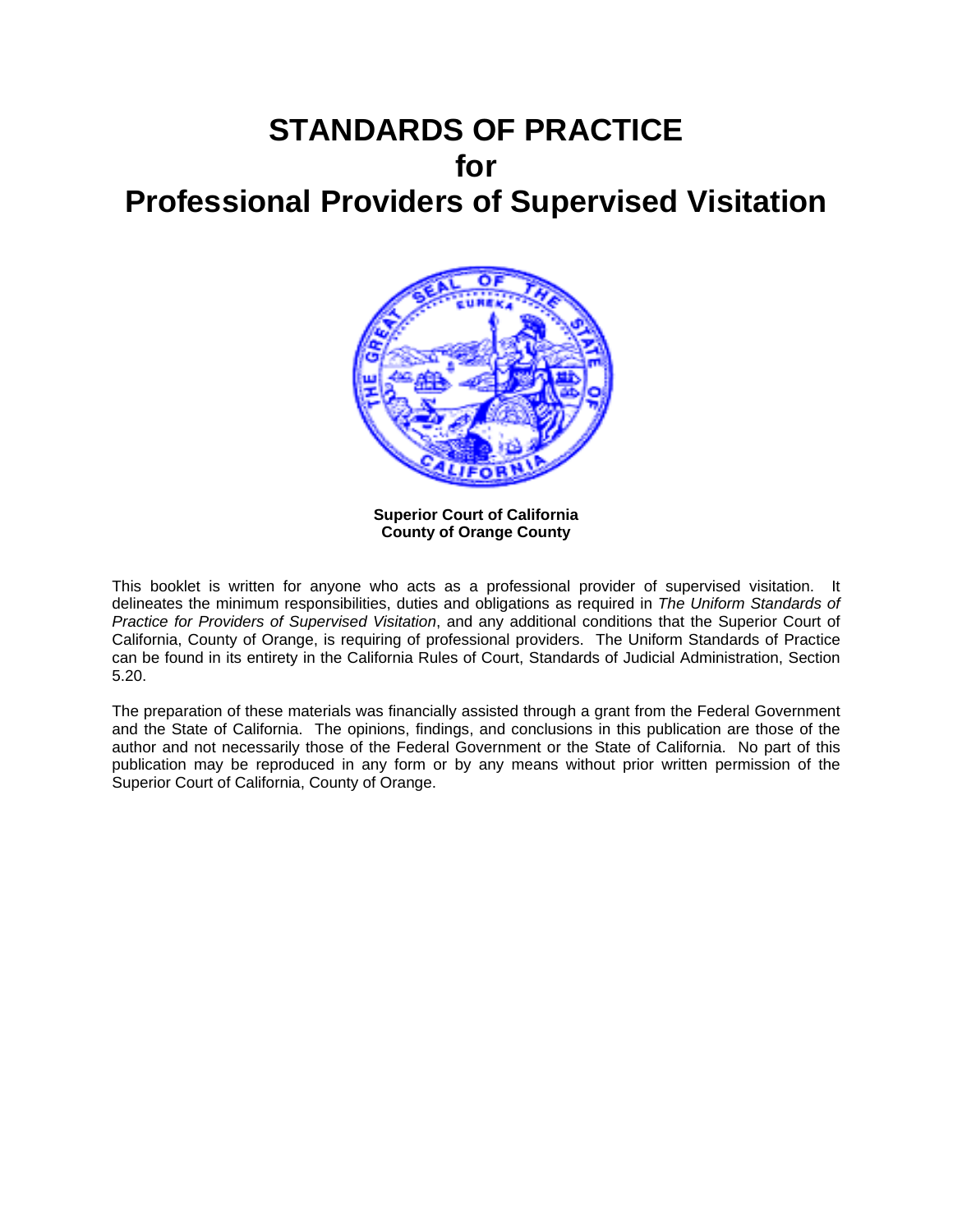# *Table of Contents*

| Additional Rules for Cases with Allegations of Sexual Abuse 7 |
|---------------------------------------------------------------|
|                                                               |
|                                                               |
|                                                               |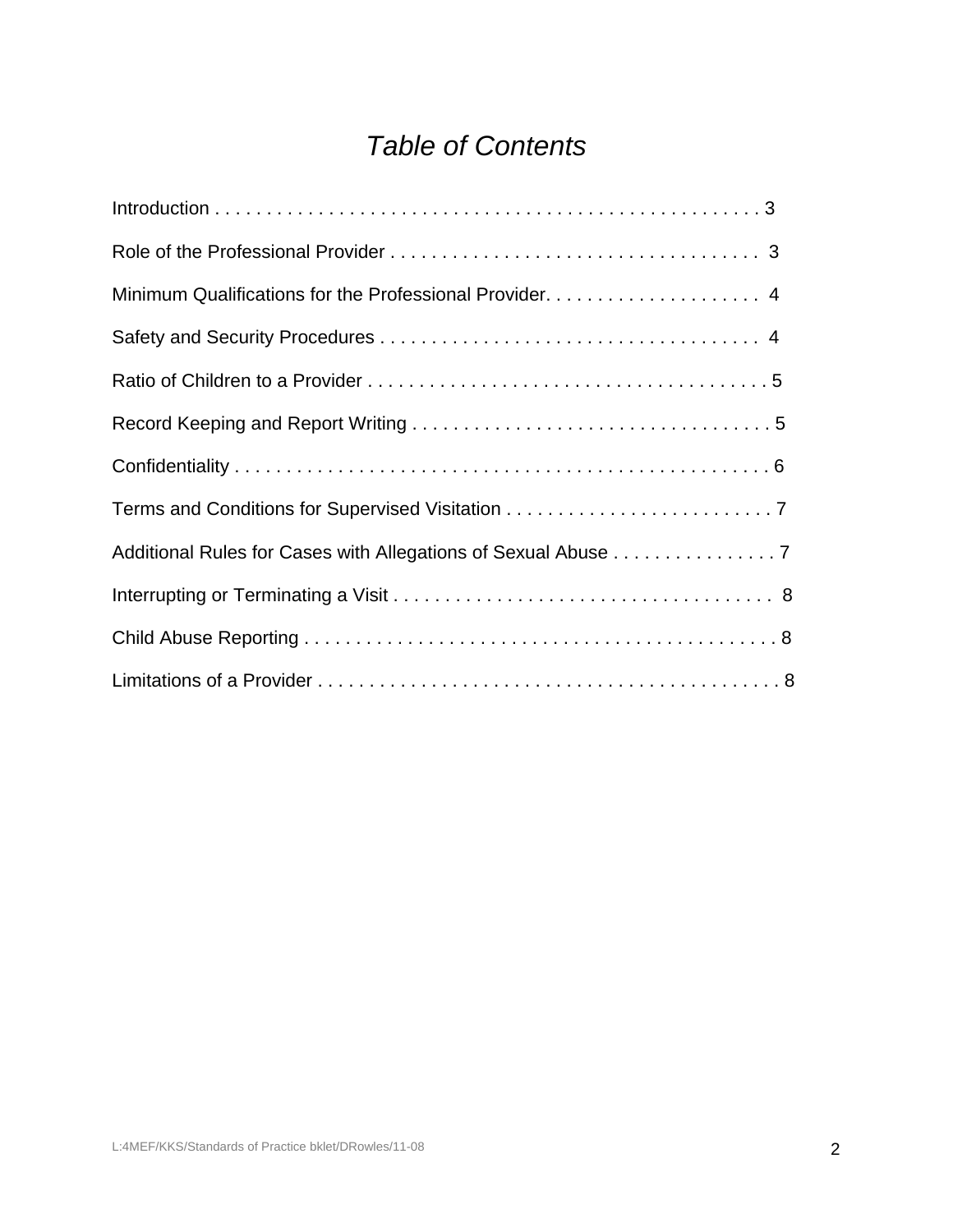### **STANDARDS OF PRACTICE for Professional Providers of Supervised Visitation**

### **Introduction**

 In 1996, the California Legislature passed a bill requiring that standards of practice be written for anyone who acts in the capacity as a monitor of supervised visits between a parent and child. These standards were written and then adopted by the Judicial Council OF California. Effective January, 1998, *The Uniform Standards of Practice for Providers of Supervised Visitation* became Standards of Judicial Administration, Section 5.20.

 The public policy of the State of California is to promote the best interests of the children whose parents, or other interested parties, have a custody or visitation matter in Family Court. It is also public policy to assure that both parents have frequent and continuing contact with their children after a separation or divorce, as long as the child can be safe. In cases where there are concerns for the emotional or physical well-being of a child, the Court may order that visits between a parent and child be supervised by a neutral person. At times the Court will order that this person be a professional provider.

 The goal of *The Uniform Standards of Practice for Providers of Supervised Visitation* is to assure the safety and welfare of the child, adults and providers during these visits. Once safety is assured, the best interest of the child is the paramount consideration. This goal is accomplished by:

- $\triangleright$  Having quality services that are available to parents;
- $\triangleright$  Setting minimum qualifications for providers;
- $\triangleright$  Establishing minimum training requirements for providers;
- $\triangleright$  Setting forth clear expectations for providers;
- $\triangleright$  Insuring that providers know what is required of them in each individual case;
- $\triangleright$  Informing parents and children of what to expect from providers of supervised visitation.

### **ROLE OF THE PROFESSIONAL PROVIDER**

The professional provider is required to:

- 1. Make every effort to provide a safe visit for the child; and
- 2. Remain neutral at all times, including not discussing the merits of the case and not supporting or being in agreement with one parent over the other.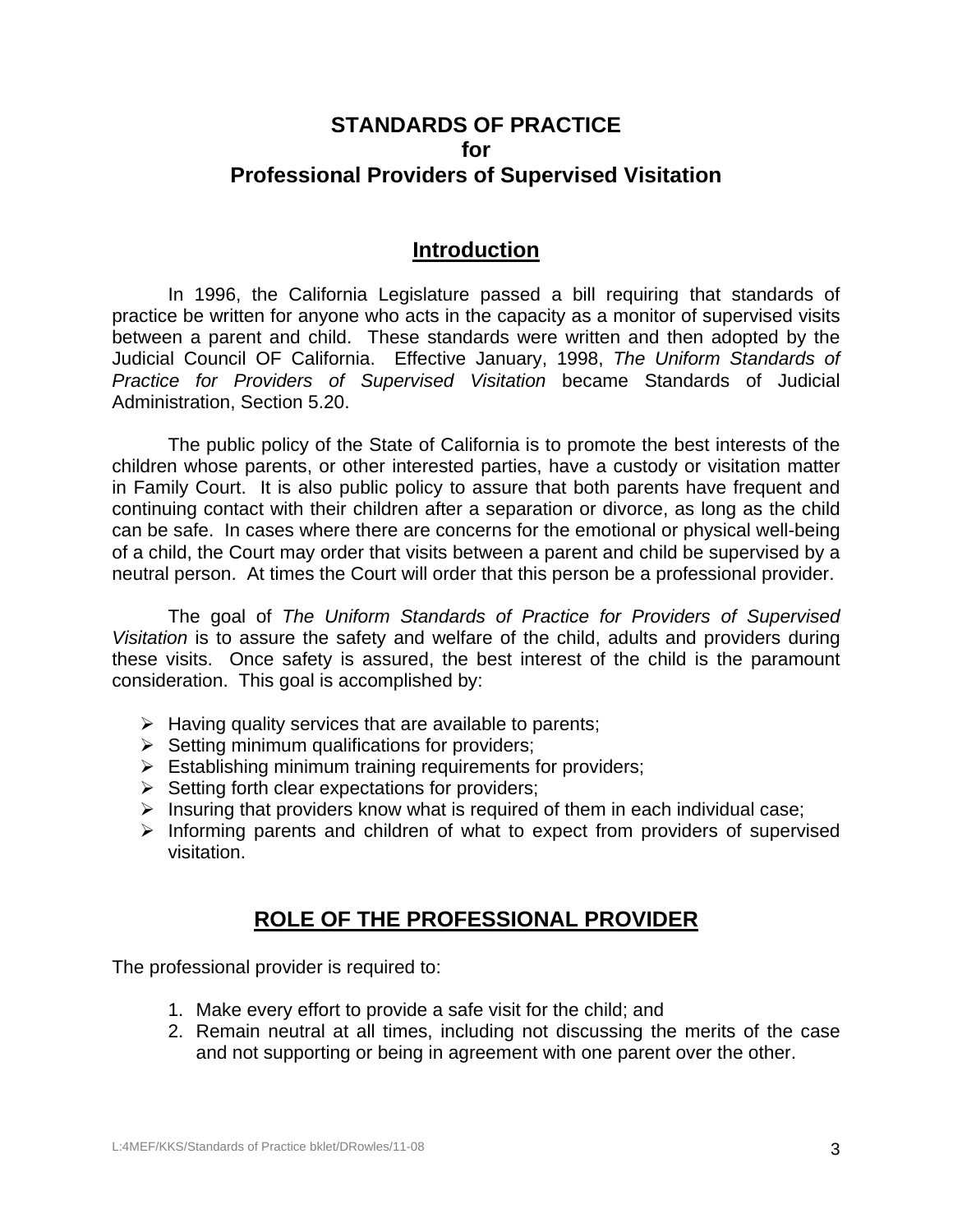# **MINIMUM QUALIFICATIONS FOR THE PROFESSIONAL PROVIDER**

You must meet and maintain the following minimum qualifications to be a professional provider:

- $\triangleright$  Be 21 years of age or older;
- $\triangleright$  Have no conviction for driving under the influence (DUI) within the last 5 years;
- $\triangleright$  Have not been on probation or parole for the last 10 years;
- $\triangleright$  Have no record of a conviction for child molestation, child abuse, or other crimes against a person;
- $\triangleright$  Have proof of automobile insurance if transporting a child;
- $\triangleright$  Have no civil, criminal, or juvenile restraining orders within the last ten years;
- $\triangleright$  Have no current or past court order in which the provider is or has been the person being supervised;
- $\triangleright$  Be able to speak the language of the parent being supervised and of the child or provide a neutral interpreter over the age of 18;
- $\triangleright$  Have no conflict of interest.

A conflict of interest exists if the provider is;

- 1. Financially dependent on the person being supervised;
- 2. An employee of either parent;
- 3. In an intimate relationship with either parent; or

4. An employee of or affiliated with any Superior Court in the county in which the supervision is ordered unless specified in the employment contract.

- $\triangleright$  Agree, adhere to and enforce the court order regarding supervised visitation;
- $\triangleright$  Be currently cleared by TrustLine; and
- $\triangleright$  Be an approved provider.

# **SAFETY AND SECURITY PROCEDURES**

- $\triangleright$  Establish and set forth in writing minimum security procedures and inform the parents of these procedures prior to supervising any visits.
- $\triangleright$  Establish written protocols to follow in the event a child is abducted during a supervised visit.
- $\triangleright$  Conduct a separate comprehensive intake and screening interview with each parent to assess the nature and degree of risk in each case. During this interview you must:
	- Obtain relevant information from each of the parents.
	- Gather pertinent information about each child you will be supervising including specific medical and dietary needs such as allergies, diabetes, epilepsy, etc.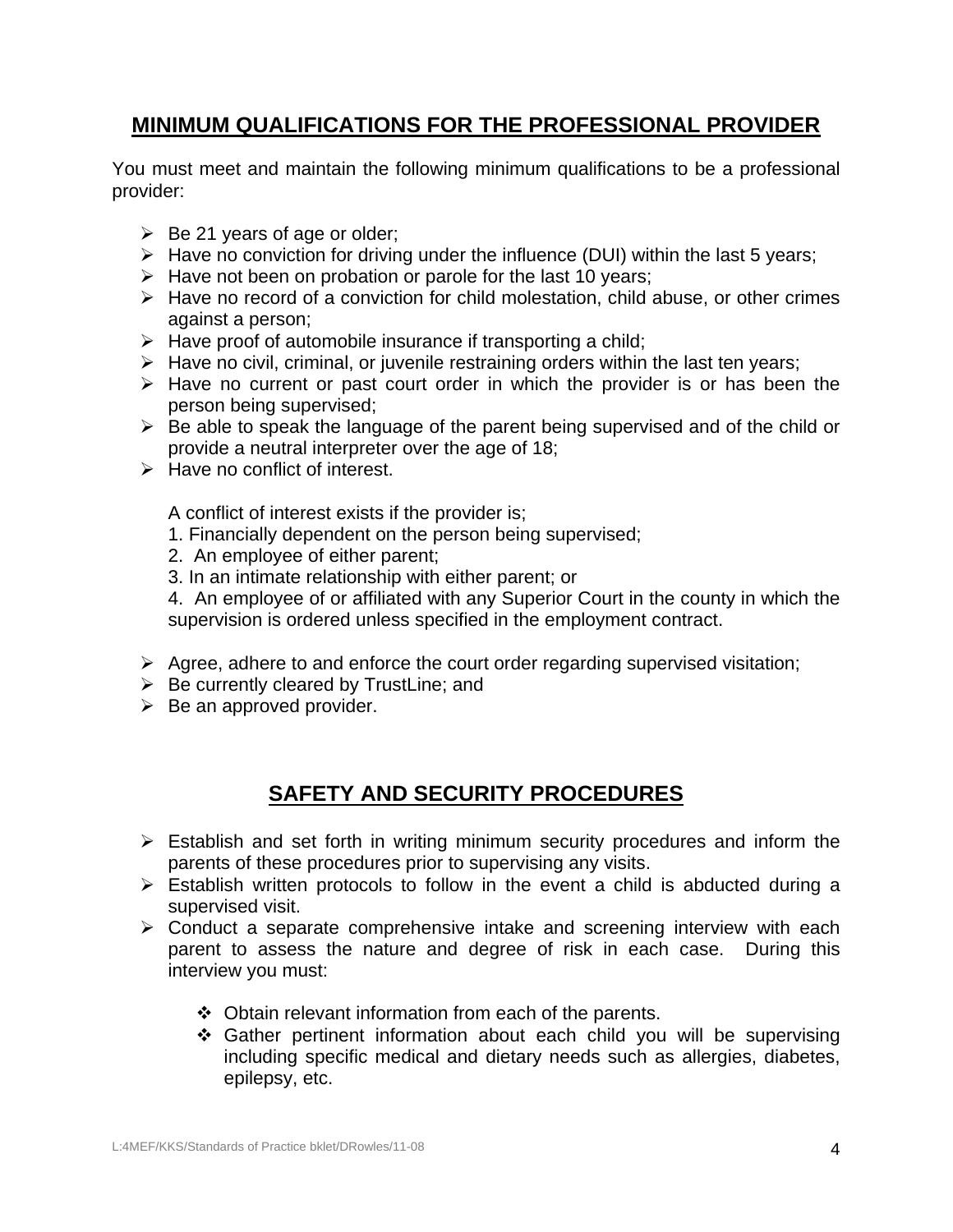- $\div$  Explain and give a copy to each parent of the terms and conditions of the visits.
- Obtain and review any protective order or other court orders relating to custody and visitation or any declaration containing allegations of domestic violence or child abuse.
- $\div$  Inform each parent of the circumstances under which a visit will be interrupted or terminated.
- $\triangleright$  Provide an explanation to any child of sufficient age and capacity, about supervised visitation, prior to the first visit.
- $\triangleright$  Set additional rules, if necessary, to assure the child's safety.
- $\triangleright$  Interrupt or terminate a visit if you think the child's emotional well-being or physical safety is at risk.
- $\triangleright$  Decline to provide services for any family if the safety or welfare of the child is in jeopardy.

# **RATIO OF CHILDREN TO A PROVIDER**

The ratio of children to each provider must be contingent upon:

- $\triangleright$  The degree of risk in each case.
- $\triangleright$  The number and ages of children to be supervised during a visit.
- $\triangleright$  The number of people visiting the child during the visit.
- $\triangleright$  The duration and location of the visit.
- $\triangleright$  Your experience as a provider of supervised visitation.

# **RECORD KEEPING AND REPORT WRITING**

You must keep accurate documentation on each case you supervise. These records must be limited to facts, observations and direct statements made by the parents, not personal conclusions, suggestions or opinion. Your records must reflect neutrality and objectivity.

Maintain a written detailed record of:

- Each contact or visit with a parent, child, attorney, mental health professional, etc., whether in person, writing or telephone including the content, date, time and duration.
- Who attends each visit.
- $\div$  A summary of activities during the visit.
- Actions taken by you, the provider, including any interruptions or termination of the visit and reasons for these actions.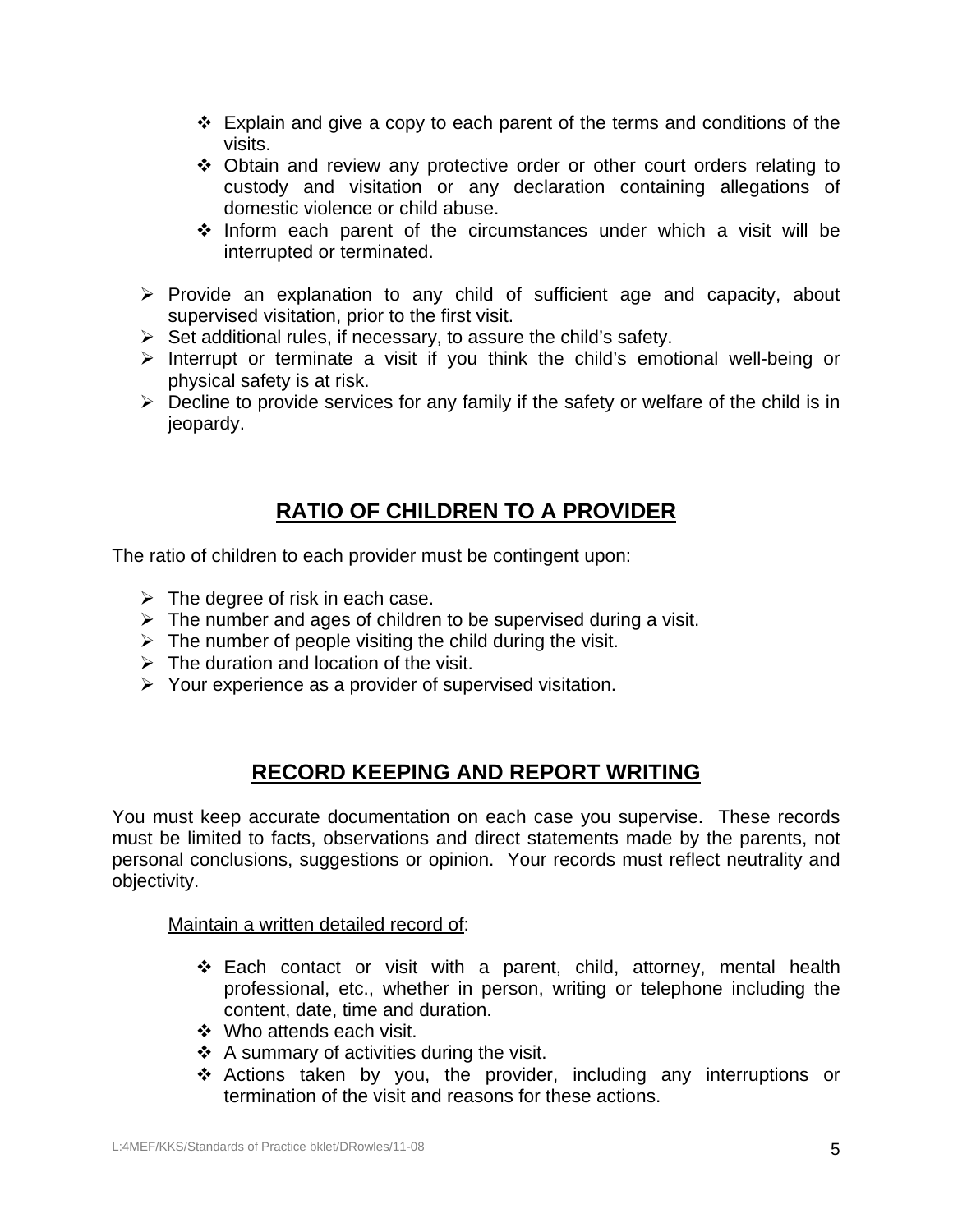- $\div$  An account of critical incidents including physical or verbal altercations and threats.
- $\cdot$  Anything that appears to conflict with a protective or court visitation order.
- $\cdot$  Any failure to comply with the terms and conditions of the visits as specified by these standards or any other terms or conditions.
- $\triangle$  Any incidence of child abuse as required by law.

#### Provide written reports when:

- A visit is interrupted (temporary suspended) or terminated.
- $\div$  Ordered or requested by the court, either parent, their attorneys or any attorney for the child.

#### Omit from these reports:

 Any identifying information such as addresses, school and phone numbers.

#### Provide all written reports to:

 $\div$  Both of the parents, their attorneys, and any attorney for the child.

# **CONFIDENTIALITY**

You must advise the parents at the intake interview and prior to the first visit that you are not protected by any privilege of confidentiality. As a professional, however, you are expected to maintain confidentiality, whenever possible, regarding any case supervised except when:

- 1. Ordered by the court or subpoenaed to produce records and/or testify;
- 2. Requested by a Court Mediator, Court Investigator or Evaluator in conjunction with a court ordered mediation, investigation or evaluation;
- 3. Required by Child Protective Services; or
- 4. Requested by a law enforcement agency.

Information that is confidential includes identifying information about either of the parents or the child including addresses, telephone numbers, e-mail addresses, places of employment, and schools. This information must be deleted from all documents before they are released to anyone, except when reporting suspected child abuse.

# **TERMS AND CONDITIONS FOR SUPERVISED VISITATION**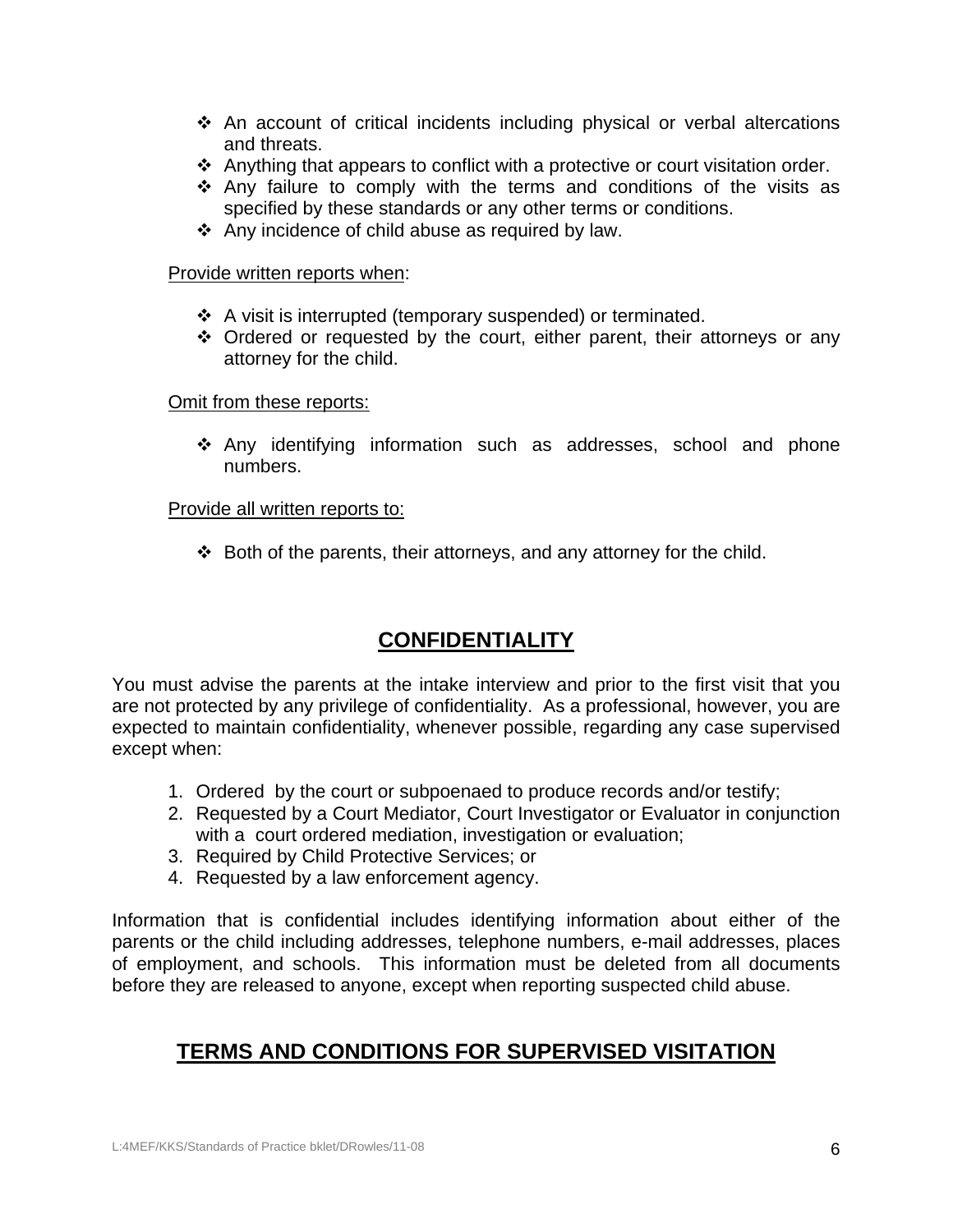As the provider, your responsibility is to enforce all of the terms and conditions of any supervised visit. To do that you must first:

- $\triangleright$  Read the court order, and comply with the frequency, duration or any other conditions of the visits as ordered.
- $\triangleright$  See and hear all contact between the child and the non-custodial parent. This also means that you must understand the language they are speaking or provide an interpreter over the age of 18.

The terms and conditions of all supervised visitations, unless otherwise ordered by the court are as follows:

- ¾ *No derogatory comments* about the other parent, his or her family, caretaker, child, or extended family.
- ¾ *No discussion of the court case* or possible outcomes.
- ¾ *No gathering of information about the other parent* or allowing the child to accept or take property, papers or legal documents to or from one parent to the other.
- ¾ *No spanking, hitting, or threatening the child.*
- ¾ *No visits if the parent appears to be under the influence of alcohol or illegal drugs.*
- ¾ *No violation of any additional rules* that you, as the provider, have set.

#### **ADDITIONAL RULES FOR CASES WITH ALLEGATIONS OF SEXUAL ABUSE**

The following rules apply to all cases of supervised visitation in which there are allegations of sexual abuse, unless the Court has ordered otherwise.

- ¾ *No exchanges of gifts, money, or cards.*
- ¾ *No photographing, audio taping or video taping of the child.*
- ¾ *No physical contact with the child* such as lap sitting, hair combing, stroking, hand holding, prolonged wrestling, tickling, horseplaying, changing of diapers, or accompanying the child to the bathroom.
- ¾ *No whispering, passing notes, hand signals, or body signals.*
- ¾ *No visits in the location where the alleged sexual abuse occurred.*

# **INTERRUPTING OR TERMINATING A VISIT**